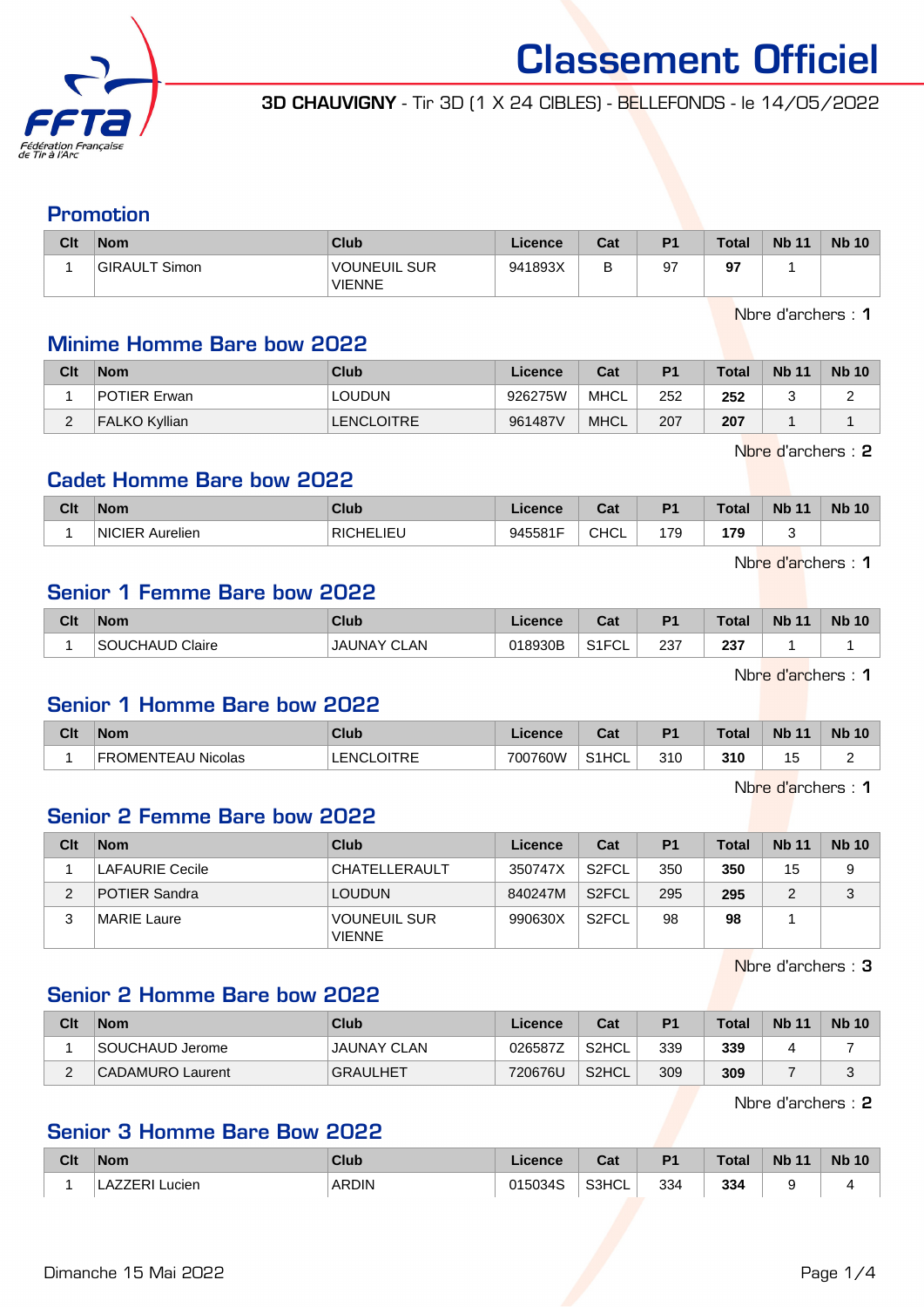

3D CHAUVIGNY - Tir 3D (1 X 24 CIBLES) - BELLEFONDS - le 14/05/2022

### Senior 3 Homme Bare Bow 2022 (Suite)

| Clt | <b>Nom</b>                    | <b>Club</b>                          | .icence | Cat   | P <sub>1</sub> | <b>Total</b>  | <b>Nb 11</b> | <b>Nb 10</b> |
|-----|-------------------------------|--------------------------------------|---------|-------|----------------|---------------|--------------|--------------|
|     | DAICEL<br>Saetan <sup>®</sup> | <b>OITRE</b><br><b>ENCI</b><br>◡╷╷╷∟ | 437097F | S3HCL | 262            | 262<br>$\sim$ |              |              |

Nbre d'archers : 2

#### Senior 2 Homme Arc à poulies nu 2022

| Clt | <b>Nom</b>          | Club                            | .icence | $R_{\rm{eff}}$<br>ual | D <sub>1</sub> | Total | <b>Nb</b><br>$\overline{A}$ | <b>Nb 10</b> |
|-----|---------------------|---------------------------------|---------|-----------------------|----------------|-------|-----------------------------|--------------|
|     | <b>VEZON Gilles</b> | <b>EN VEXIN</b><br><b>GUIRY</b> | 416568S | S <sub>2</sub> HCO    | 232            | 232   |                             |              |

Nbre d'archers : 1

# Senior 3 Femme Arc à Poulies nu 2022

| Clt | <b>Nom</b>              | Club                       | Licence | ่กื้อ≰<br>udi | P <sub>1</sub> | <b>Total</b> | <b>Nb 11</b> | <b>Nb 10</b> |
|-----|-------------------------|----------------------------|---------|---------------|----------------|--------------|--------------|--------------|
|     | <b>GOUFFE</b><br>Svlvie | <b>JEAN LE BLANC</b><br>SТ | 364360U | S3FCO         | 306            | 306          |              |              |

Nbre d'archers : 1

### Senior 3 Homme Arc à Poulies nu 2022

| Clt | <b>Nom</b>             | Club  | icence | Col.<br>val | D <sub>4</sub> | <b>Total</b> | <b>Nb</b><br>$-11$ | <b>N<sub>b</sub></b><br>10 |
|-----|------------------------|-------|--------|-------------|----------------|--------------|--------------------|----------------------------|
|     | Didier<br><b>GARBE</b> | QUEND | ິ      | S3HCO       | 395            | 395          |                    | $\overline{ }$<br>.        |

Nbre d'archers : 1

# Senior 1 Homme Arc Droit 2022

| Clt | <b>Nom</b>            | <b>Club</b>      | Licence | Cat                | P <sub>1</sub> | <b>Total</b> | <b>Nb 11</b> | <b>Nb 10</b> |
|-----|-----------------------|------------------|---------|--------------------|----------------|--------------|--------------|--------------|
|     | <b>IACGER Joffrey</b> | <b>VIRSON</b>    | 037214A | S1HAD              | 271            | 271          |              |              |
|     | RIVET Damien          | <b>CHAUVIGNY</b> | 954171T | S <sub>1</sub> HAD | 145            | 145          |              |              |
| 3   | GERRAND Anthony       | <b>RICHELIEU</b> | 738616U | S <sub>1</sub> HAD | 138            | 138          |              |              |

Nbre d'archers : 3

### Senior 2 Homme Arc Droit 2022

| Clt | <b>Nom</b>              | <b>Club</b>    | Licence | <b>Cost</b><br>ual | P <sub>1</sub> | Total | <b>Nb 11</b> | <b>Nb 10</b> |
|-----|-------------------------|----------------|---------|--------------------|----------------|-------|--------------|--------------|
|     | <b>TRICOCHE Florent</b> | JVIGNY<br>CHAU | 393412X | S <sub>2</sub> HAD | 187            | 187   |              | ∽<br>        |

Nbre d'archers : 1

### Senior 3 Femme Arc Droit 2022

| Clt         | <b>Nom</b>     | Club           | Licence | Cat   | P <sub>1</sub> | <b>Total</b> | <b>Nb 11</b> | <b>Nb 10</b> |
|-------------|----------------|----------------|---------|-------|----------------|--------------|--------------|--------------|
|             | VEZON Brigitte | GUIRY EN VEXIN | 642848Y | S3FAD | 195            | 195          |              |              |
| $\sim$<br>∠ | GARBE Sylviane | <b>QUEND</b>   | 619378M | S3FAD | 166            | 166          |              |              |

Nbre d'archers : 2

### Senior 3 Homme Arc Droit 2022

| Clt | <b>Nom</b> | <b>Club</b> | Licence          | <b>Tat</b><br>ual | D <sub>1</sub> | Total         | <b>Nb 11</b> | <b>Nb 10</b> |
|-----|------------|-------------|------------------|-------------------|----------------|---------------|--------------|--------------|
|     | ∩hristian  | PERIGNY     | 339163F<br>. აა⊢ | S3HAD             | 243<br>$\sim$  | 243<br>$\sim$ |              | -            |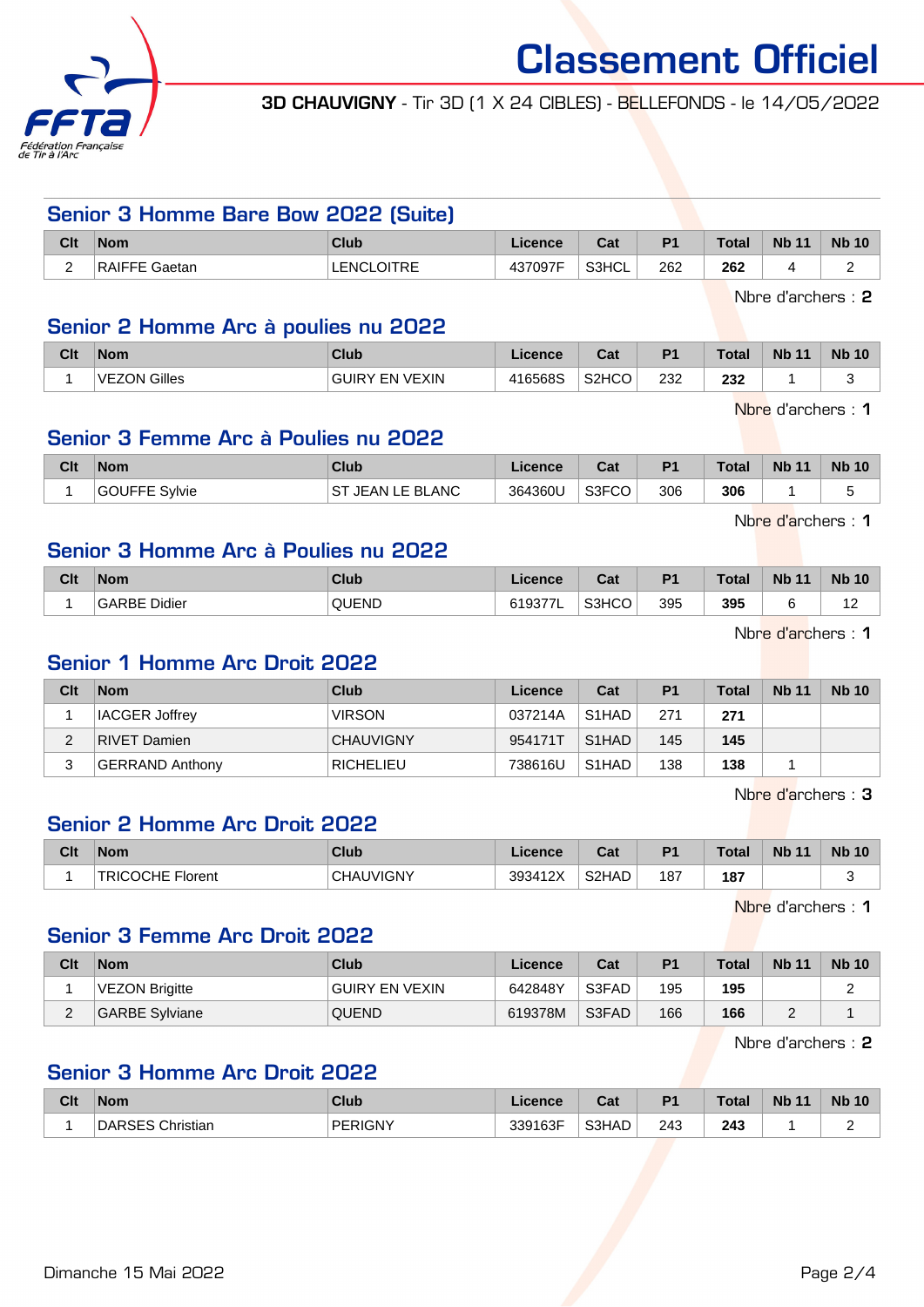

3D CHAUVIGNY - Tir 3D (1 X 24 CIBLES) - BELLEFONDS - le 14/05/2022

## Senior 3 Homme Arc Droit 2022 (Suite)

| Clt           | <b>Nom</b>             | Club              | Licence | Cat   | <b>P1</b> | <b>Total</b> | <b>Nb 11</b> | <b>Nb 10</b> |
|---------------|------------------------|-------------------|---------|-------|-----------|--------------|--------------|--------------|
| -<br><u>.</u> | <b>RAIFFE Philippe</b> | <b>LENCLOITRE</b> | 409365M | S3HAD | 209       | 209          |              |              |
| ⌒<br>ບ        | REDON Jean-Pierre      | <b>CHAUVIGNY</b>  | 895775U | S3HAD | 170       | 170          |              |              |

Nbre d'archers : 3

#### Cadet Femme Arc Libre 2022

| Clt | <b>Nom</b>                         | <b>Club</b>   | .icence | $\sim$<br>uai  | D <sub>1</sub> | <b>Total</b> | <b>Nb 11</b> | <b>Nb 10</b> |
|-----|------------------------------------|---------------|---------|----------------|----------------|--------------|--------------|--------------|
|     | <b>IER Isabelle</b><br>SEL<br>---- | <b>LOUDUN</b> | 939654N | ◝⊏⊤<br>ັ<br>╺╺ | 138            | 138          |              |              |

Nbre d'archers : 1

#### Senior 1 Femme Arc Libre 2022

| Clt | <b>Nom</b>              | <b>Club</b>                | <b>Licence</b> | $\sim$<br>uai        | D <sub>1</sub> | Total | <b>Nb 11</b> | <b>Nb 10</b> |
|-----|-------------------------|----------------------------|----------------|----------------------|----------------|-------|--------------|--------------|
|     | <b>FALKO</b><br>Manuela | <b>OITRE</b><br>LENCL<br>. | 009908V        | 0.15<br>″ ⊢<br>ا ا ت | 242            | 242   |              | ∽<br>-       |

Nbre d'archers : 1

# Senior 1 Homme Arc Libre 2022

| Clt | <b>Nom</b>          | Club              | Licence | Cat     | P <sub>1</sub> | <b>Total</b> | <b>Nb 11</b> | <b>Nb 10</b> |
|-----|---------------------|-------------------|---------|---------|----------------|--------------|--------------|--------------|
|     | <b>BOBIN Robert</b> | <b>RICHELIEU</b>  | 859208X | `S1HTL_ | 376            | 376          |              |              |
| -   | FRADET Damien       | <b>LENCLOITRE</b> | 032705Z | S1HTL   | 316            | 316          |              |              |

Nbre d'archers : 2

### Senior 2 Femme Arc Libre 2022

| Clt | <b>Nom</b>              | Club          | Licence | Cat                | P1  | Total | <b>Nb 11</b> | <b>Nb 10</b> |
|-----|-------------------------|---------------|---------|--------------------|-----|-------|--------------|--------------|
|     | VILLEMUR Nathalie       | <b>LOUDUN</b> | 939652L | ˈS2FTL             | 371 | 371   |              |              |
| ∠   | <b>JALLAIS Virginie</b> | LENCLOITRE    | 980839E | S2FTL <sup>®</sup> | 262 | 262   |              |              |

Nbre d'archers : 2

# Senior 2 Homme Arc Libre 2022

| Clt    | <b>Nom</b>     | Club                          | Licence | Cat   | P1  | <b>Total</b> | <b>Nb 11</b> | <b>Nb 10</b> |
|--------|----------------|-------------------------------|---------|-------|-----|--------------|--------------|--------------|
|        | MAISON RaphaEl | ARDIN                         | 000408U | S2HTL | 366 | 366          | 13           | ت            |
| ◠<br>∠ | ROBIN David    | VOUNEUIL SUR<br><b>VIENNE</b> | 924833D | S2HTL | 288 | 288          |              | 6            |

Nbre d'archers : 2

#### Senior 3 Homme Arc Libre 2022

| Clt | <b>Nom</b>              | <b>Club</b>   | icence  | $\sim$<br>ua | D <sub>1</sub> | <b>Total</b>    | <b>Nb</b><br>$-11$ | <b>Nb</b><br>10 |
|-----|-------------------------|---------------|---------|--------------|----------------|-----------------|--------------------|-----------------|
|     | <b>IRONNET</b><br>Alair | ARSAC<br>____ | 135332M | S3HTL<br>-   | 421            | 42 <sup>1</sup> | 10                 | ں ا             |

Nbre d'archers : 1

#### Senior 2 Homme Arc Chasse 2022

| <b>Clt</b> | <b>Nom</b> | <b>Club</b> | ∟icence | Cat | P <sub>1</sub> | <b>Total</b> | <b>Nb 11</b> | <b>Nb 10</b> |
|------------|------------|-------------|---------|-----|----------------|--------------|--------------|--------------|
|            |            |             |         |     |                |              |              |              |